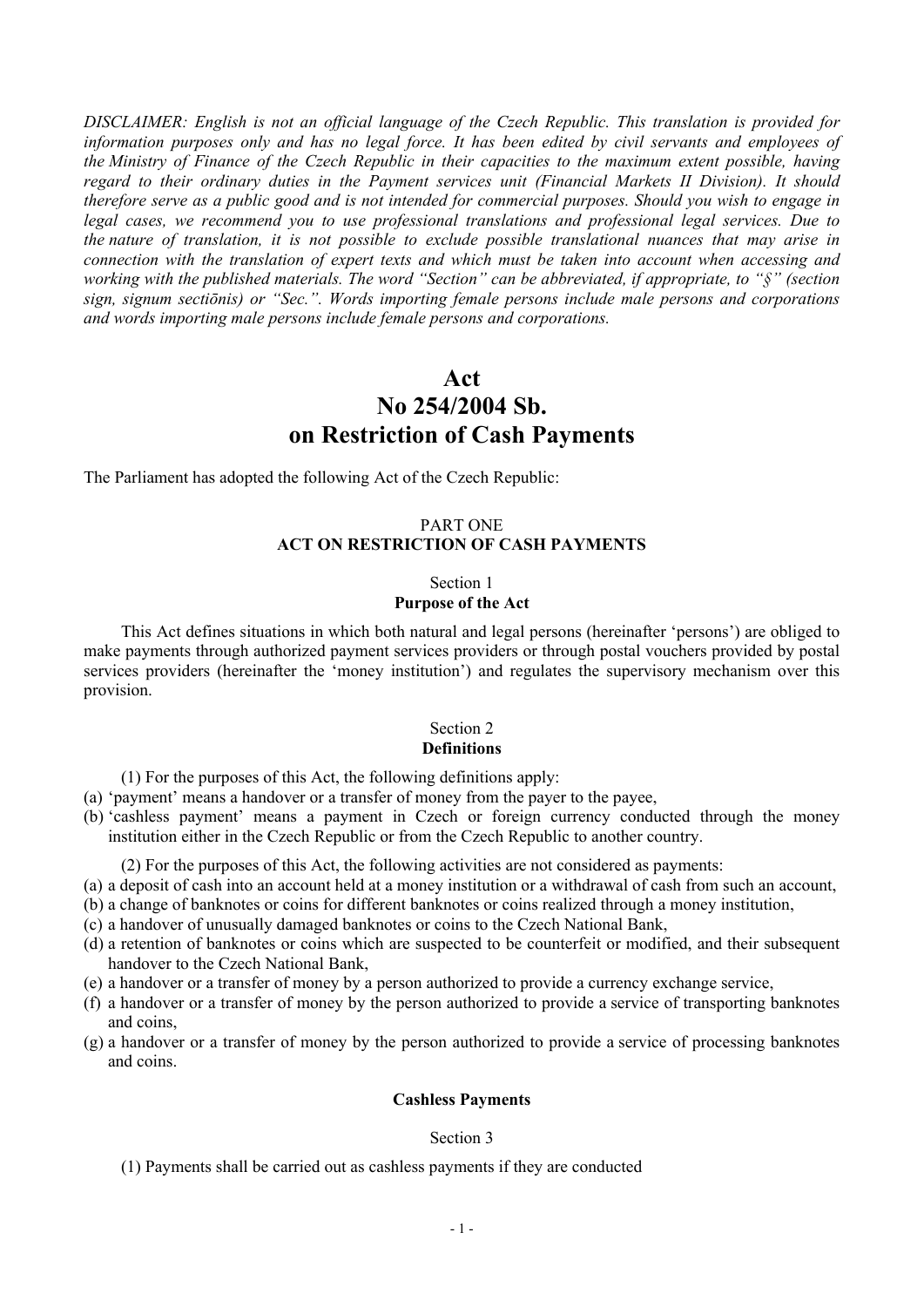- (a) between natural persons with permanent or temporary residency in the Czech Republic, legal persons based in the Czech Republic and branches of foreign legal persons based in the Czech Republic, or
- (b) by natural persons with permanent or temporary residency in the Czech Republic, legal persons based in the Czech Republic and branches of foreign legal persons based in the Czech Republic in favor of foreign natural or legal persons; and if they exceed the amount established by this Act.

(2) Provisions of subsection (1) do not apply to

- (a) payments of taxes, fees or similar carried out in accordance with the provisions of the Tax Code or the Customs Act, unless provided otherwise in these laws,
- (b) compulsory payments based on the labor-law relationships,
- (c) payments of pension benefits including lump-sum payments and disbursements from pension funds and participating funds operated by pension companies,
- (d) payments carried out during a state of a crisis declared according to a special legislative act,
- (e) payments of private insurance premiums and insurance benefits,
- (f) payments carried out by the Czech National Bank when selling commemorative coins, or
- (g) payments accepted by court bailiffs, courts or administrative bodies during distrains or enforcements of decisions.

#### Section 4

(1) A payer carries out payments, which exceed the amount of CZK 270 000 (hereinafter the 'limit'), as cashless payments.

(2) A payee is not allowed to accept payments, which exceed the limit, unless these payments are cashless.

(3) Payments in foreign currency are, for the purpose of this Act, converted into CZK using the exchange rate of the foreign exchange market announced by the Czech National Bank and valid on the day of the payment.

(4) All payments in CZK and foreign currencies made by the same payer to the same payee within one calendar day are included in the limit.

#### **Offences**

#### Section 5

(1) A natural person, a legal person or an enterpreneurial natural person who is, according to this Act, obliged to conduct payment without the use of cash, commits an offence by not doing so.

(2) A natural person, a legal person or an enterpreneurial natural person commits an offence by accepting cash payment, which is being conducted in violation of this Act.

(3) A fine up to a CZK 500 000 may be imposed for committing offences under subsections (1) and (2) to natural person and a fine up to a CZK 5 000 000 may be imposed for committing offences under subsections (1) and (2) to legal person or entrepreneurial natural person.

## Section 6

## derogated

### Section 6a

(1) The Customs Administration and the Financial Administration investigate in course of their duties offences committed under this Act.

(2) The competent authority which in course of its duties investigated respective offence committed under this Act imposes fines, collects fines and enforces payments of fines.